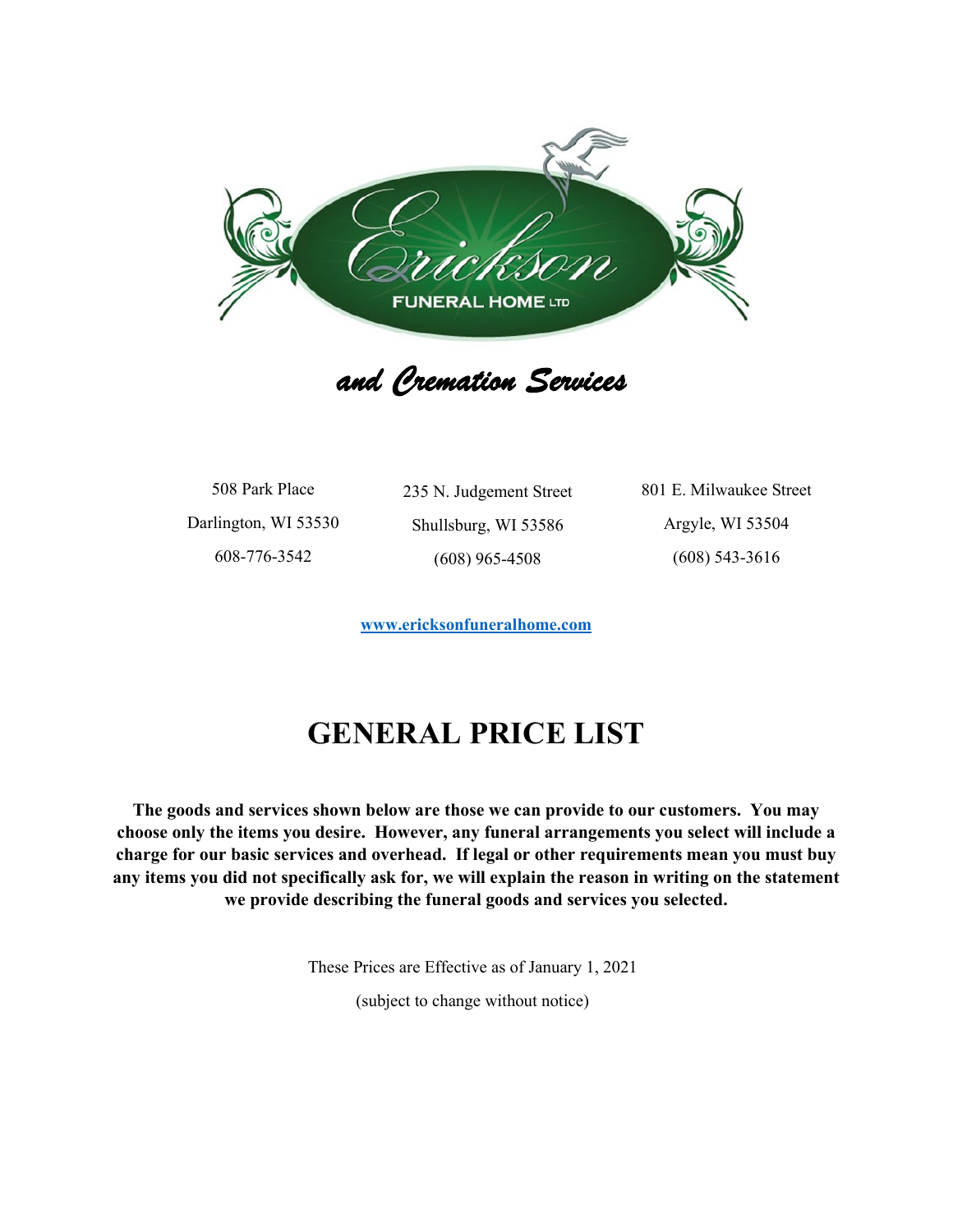| Our charge includes staff response to initial request for services, recording vital statistics, securing permits, filing and          |  |
|---------------------------------------------------------------------------------------------------------------------------------------|--|
| obtaining death certificates and other forms and claims, preparation of necessary notices, and coordination of service plans          |  |
| with parties involved in the final disposition of the deceased. This fee for our basic services and overhead will be added            |  |
| to the total cost of the funeral arrangements you select. This fee is already included in our charges for direct                      |  |
| cremations, immediate burials and forwarding or receiving remains.                                                                    |  |
|                                                                                                                                       |  |
| Except in certain special cases, embalming is not required by law. Embalming may be necessary, however, if you select                 |  |
| certain funeral arrangements, such as a funeral with viewing. If you do not want embalming, you usually have the right to             |  |
| choose an arrangement that does not require you to pay for it, such as direct cremation or immediate burial.                          |  |
| <b>Bone and Organ Procurement:</b>                                                                                                    |  |
|                                                                                                                                       |  |
| In addition to the Embalming fee a charge for the preparation of an organ or bone procured decedent will be                           |  |
|                                                                                                                                       |  |
| Other Preparation of deceased or sanitary care and preparation of unembalmed deceased. (Includes $\frac{1}{2}$ hr.                    |  |
|                                                                                                                                       |  |
| * Private family viewings beyond 1/2 hr. will be charged an additional \$50/1/2 hr.                                                   |  |
| Sheltering Charge: sheltering the deceased after 7 days at the funeral home until final disposition (burial or cremation)  \$100./Day |  |
|                                                                                                                                       |  |
|                                                                                                                                       |  |
| Use of Facilities, Staff and Equipment:                                                                                               |  |
|                                                                                                                                       |  |
|                                                                                                                                       |  |
|                                                                                                                                       |  |
| <b>Use of Staff and Equipment:</b>                                                                                                    |  |
|                                                                                                                                       |  |
|                                                                                                                                       |  |
|                                                                                                                                       |  |
|                                                                                                                                       |  |
|                                                                                                                                       |  |
| <b>Automotive Equipment</b>                                                                                                           |  |
|                                                                                                                                       |  |
|                                                                                                                                       |  |
|                                                                                                                                       |  |
|                                                                                                                                       |  |
|                                                                                                                                       |  |
|                                                                                                                                       |  |
| <b>Stationary Packages:</b>                                                                                                           |  |
| <b>Basic</b> Incl. 100 ack. cards, 100 memorial folders or 24 prayer cards,                                                           |  |
|                                                                                                                                       |  |
| Deluxe, Premium Incl. 200 ack. cards, 200 memorial folders and 48 prayer cards,                                                       |  |
| register book, 8 bookmarks, Candle & basic video tribute) Best Value \$200. / \$245.                                                  |  |
| Miscellaneous Merchandise:                                                                                                            |  |
| <b>Visitors Register Book</b>                                                                                                         |  |
|                                                                                                                                       |  |
| <b>Memorial Folders</b>                                                                                                               |  |
| Basic \$35/1st 100, \$15 each additional 100, Premium or Deluxe \$60/1st 100, \$35. ea. add'1 100                                     |  |
| <b>Acknowledgment Cards:</b>                                                                                                          |  |
| Basic \$15.00 Per Box/25, Deluxe or Premium \$20.00 Per Box/25                                                                        |  |
| Prayer Cards \$15/48 each additional \$5/24 (printed in increments of 8 only)                                                         |  |
| Book Marker \$3.00 each (Commercial Price \$15/\$3.00) (Printed in increments of 4 only)                                              |  |
|                                                                                                                                       |  |
|                                                                                                                                       |  |
|                                                                                                                                       |  |
|                                                                                                                                       |  |
|                                                                                                                                       |  |